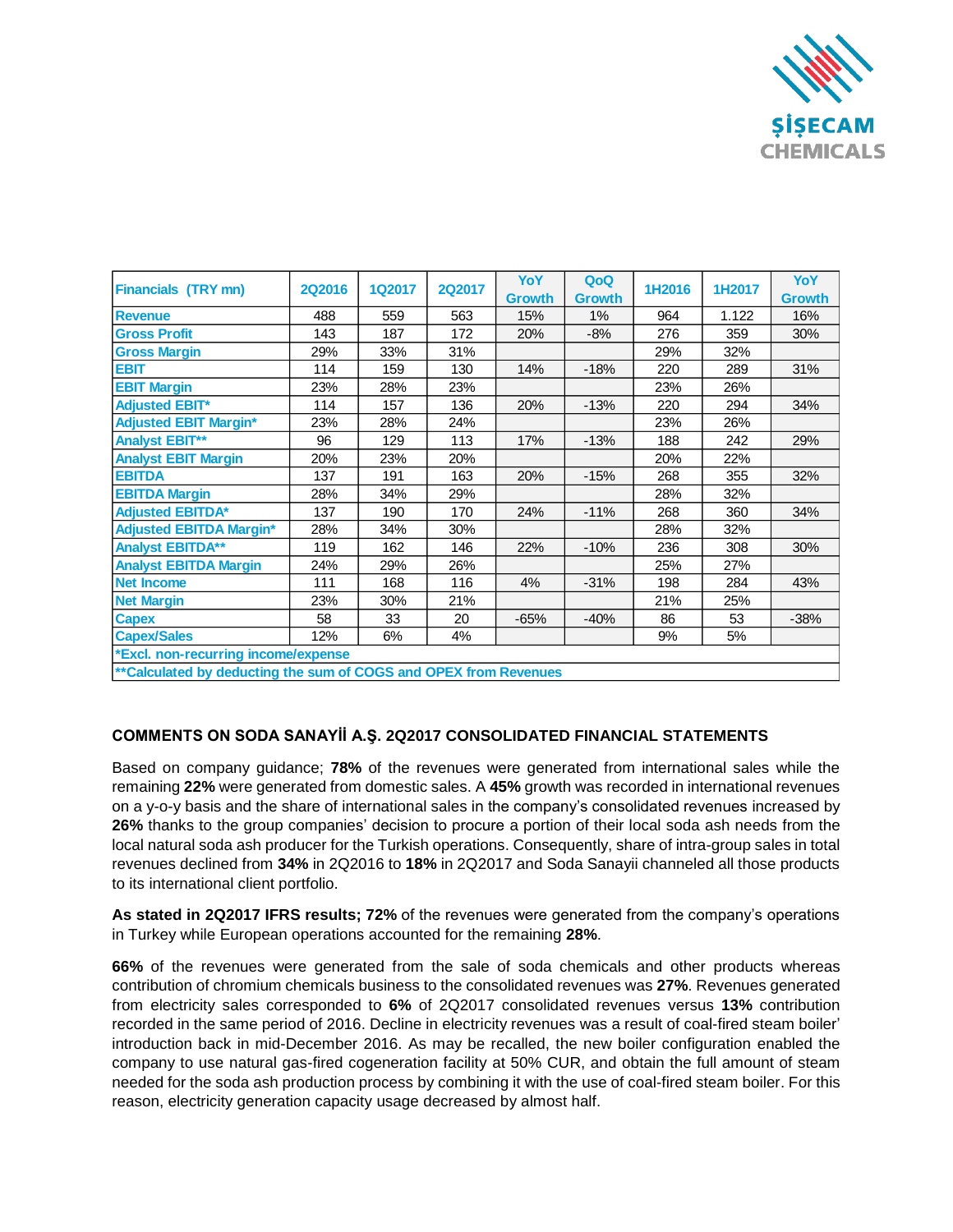Net revenues were **TRY 563mn**, up by **15%** on a y-o-y basis mainly as a result of sales volume growth seen in soda and chromium chemicals business and TRY depreciation. Compared with the same period of the prior year's results adjusted for the white sulfate sales (**TRY 7mn in 2Q2017**), which used to be categorized as a revenue component of chromium chemicals in previous years and which are being booked under soda business segment since the beginning of 2017;

- Soda Sanayii increased its consolidated soda chemicals sales by **7%** in gross volume terms (from **545K tons** to **585K tons**). On the other hand, average per ton prices recorded under this segment contracted by **8%** in USD terms due to suppressed soda ash pricing environment. Despite the decrease, thanks to the depreciation of TRY against hard currencies, Soda Sanayii recorded **20%** higher revenues from this business segment.
- The company recorded a **10%** growth in gross chromium chemicals volume sales **(from 35K tons to 39K tons)**, while average prices contracted by 3%-6% per product categories in USD terms. Combined with the domestic currency depreciation segment-specific revenues jumped **by 40%**.
- Electricity sales volume were **42%** lower **(**from **455mn kWh** to **263mn kWh)** due to the change in steam generation mix, meanwhile revenues generated from electricity sales were down by **46%** as TRY-based average electricity price per unit sold was down by **6%**.
- USD appreciated by **24%** on average, USD/TRY up from **2,8931** to **3,5791** and EUR appreciated by **20% (**EUR/TRY increased from **3,2695** to **3,9297)**.

Cost of goods sold were **TRY 391mn**, up by **13%** on a y-o-y basis as a result of sales volume growth in both segments but also due to the increase in chromite prices, which is the main raw material used in chromium chemicals production. Soda chemicals segment COGS increased by **6%** on a y-o-y basis whereas there was a **41%** rise on the chromium chemicals side. Thanks to the savings in soda ash production costs attained with the introduction of coal-fired steam boiler, Soda Sanayii managed to keep COGS/Revenues ratio at **69%** (down by **120 bps** y-o-y) on the consolidated level.

**TRY 172mn** gross profit, generated by Soda Sanayii, pointed out to a **20%** y-o-y increase and led to a gross profit margin of **31% up from 29%** recorded last year in the same period.

Gross profit generated by soda and other products segment increased by **20%** thanks to the decline in soda ash production cost and the rise in segmental revenues. On the chromium chemicals segment, growth in revenues and COGS were in line. Consequently, gross profit generated by chromium chemicals operations grew by **19%** on a y-o-y basis. Accordingly, contribution of soda chemicals and other products segment to the consolidated gross profit was kept at **69%**, leaving the rest attributable to the chromium segment.

Operating expenses recorded in this quarter were **27%** higher on a y-o-y basis (**TRY 60mn vs TRY 47mn**), mainly as a consequence of escalated S&M expenses (**75%**) due to the acceleration in marketing activities with a higher non-group sales volume under soda segment and the changes in the transfer pricing policies in line with the amendments in OECD legislation effective 2017. OPEX/Revenues ratio recorded for the period was **10,6%,** up by **100 bps** y-o-y.

Based on the financial reporting principles, FX gains and losses in relation with commercial receivables and debt are booked under "other operating income and expenses". In 2Q2017, Soda Sanayii's net other **expense** from main operations was **TRY 3mn** whereas the company recorded **TRY 2mn** net other **income** from main operations in 2Q2016. Based on average FX rates, q-o-q appreciation of TRY against USD and EUR were 3% and 0,1%, respectively. On the other hand, TRY appreciated by 4% against USD and it depreciated by 2% against EUR based on period-end rates. Low level of FX rate fluctuations and appreciation of the local currency within the period translated into net other expense.

Soda Sanayii continued to expand its investment portfolio by purchasing further **TRY 6mn** equivalent USDdenominated long-term fixed income securities with semi-annual coupon payments and consequently the portfolio's **effective interest rate** increased to **5,955%**. The company recorded **TRY 6,1mn** as revaluation loss on the fixed income securities, which is the sum of coupon payments received to its account until the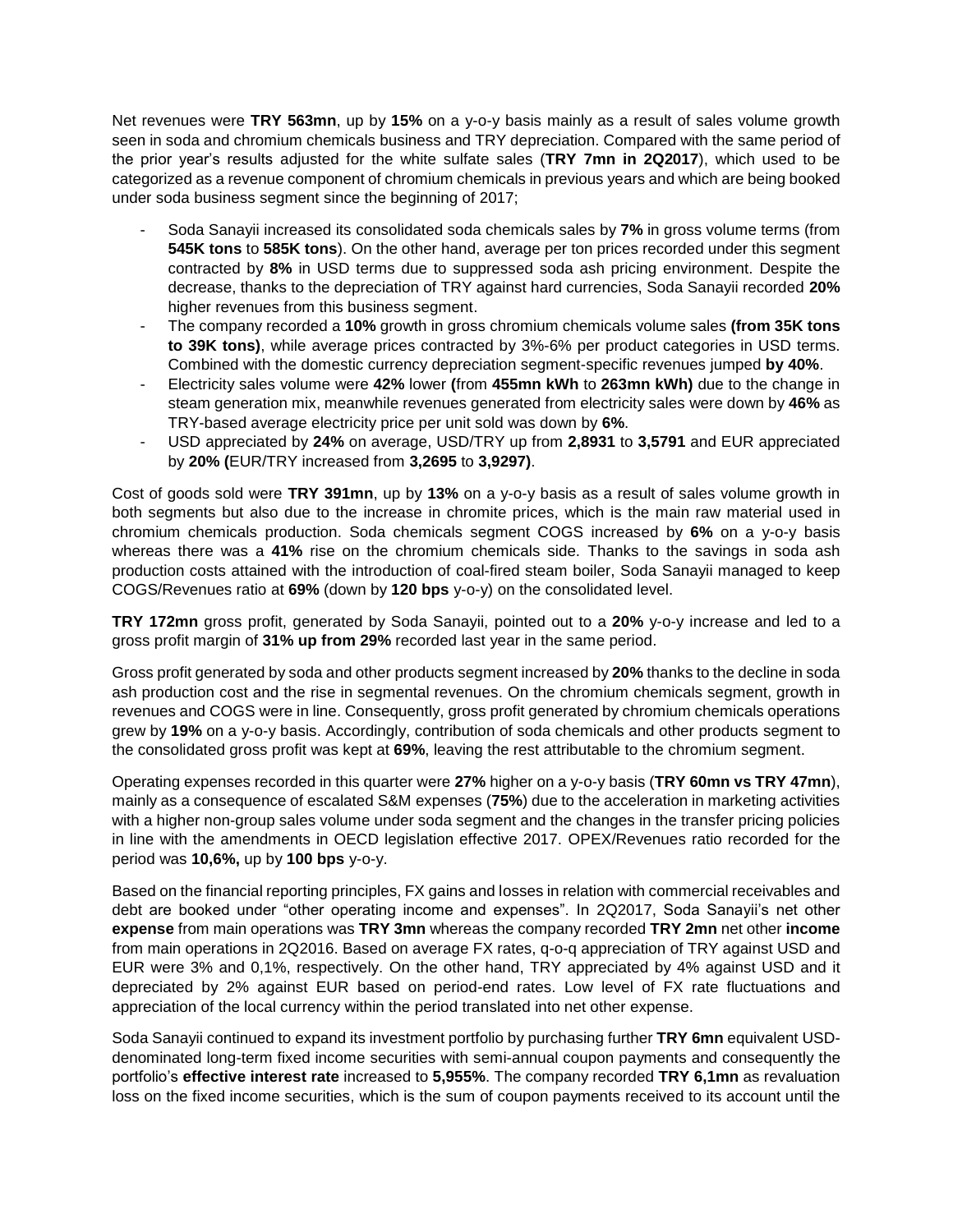reporting date and discounted value of future coupon payments and face values of the Eurobonds excluding the revaluation gains recorded in the previous periods. A period-end USD/TRY rate lower than the average rate recorded within the period both for the first and second quarters of 2017 prevented the company to generate revaluation gains on the fixed income securities allocated to the portfolio within the 1H2017 as the rates used to book the very same investments were higher compared to 2Q2017 period-end rate.

The company's share in profit/loss of associates were **TRY 27mn** in 2Q2017, up from **TRY 15mn** last year in the same period. Accordingly, Soda Sanayii's net income from investing activities including share in net profit of associates increased from **TRY 15mn** in 2Q2016 to **TRY 21mn** in 2Q2017.

Even in an environment of depressed product prices for the company's main operating area, Soda Sanayii was able to improve its operational performance thanks its continuous focus in increasing efficiency. Oneoff gains adjusted EBIT related to the period was **TRY 136mn** and EBITDA was **TRY 170mn** while the margins were **24% (up from 23% in 2Q2016)** and **30% (up from 28% in 2Q2016)**, respectively.

In 2Q2017, the company recorded a net income of **TRY 116mn** (up by **4%** y-o-y) and net margin of **21%** versus **TRY 111mn** and **23%** seen in the same period last year. On the other hand, on a q-o-q basis, Soda Sanayii's net income contracted by **31%** due to the fact that it booked lower net foreign currency exchange income as the change in period beginning and ending USD/TRY rate was **-4%** in 2Q2017 while it was **3%** in 1Q2017 and **2%** in 2Q2016. Soda Sanayii's net financial income came down to **TRY 0,1mn in 2Q2017**  (from **TRY 17mn** in 2Q2016).

Compared to 2016 year-end, Soda Sanayii's USD-denominated net long position grew by **USD 73mn** (USD 70mn increase in total assets and USD 3mn decrease in total liabilities), meanwhile EUR-denominated net long position contracted by **EUR 48mn** (EUR 46mn and EUR 2mn decreases respectively in total assets and in total liabilities). Accordingly, the company's net long FX position increased by **TRY 89mn** to **TRY 938mn** in 2Q2017.

Capital expenditures recorded by the company in 2Q2017 was **TRY 20mn**.

Compared with 1Q2017, Soda Sanayii's gross debt decreased by **TRY 141mn** from **TRY 548mn** to **TRY 406mn**. Cash&cash equivalents' balance decreased by **TRY 106mn** to **TRY 1.108mn**. Consequently, the company recorded a net cash of **TRY 701mn**, which is **TRY 36mn** higher than it was at the end of 1Q2017.

Important events during and after the reporting period;

Soda Sanayii distributed **TRY 200mn** cash dividend at the end of 2Q2017.

On the 17th of July, the company made a **TRY 150mn** capital increase through bonus share issuance by channeling **TRY 77mn** of the net profit recorded in 2016 together with **TRY 72,7mn** kept under legal reserves and **TRY 0,3mn** generated from subsidiary sale.

Based on a resolution taken by the BoD on July 25<sup>th</sup>, Soda Sanayii acquired Cheminvest Deri Kimyasalları Sanayii ve Ticaret A.Ş, which owned 50% of Oxyvit Kimya Sanayii ve Ticaret A.Ş. Upon this acquisition, Soda Sanayii's share in Oxyvit increased to 95%. Soda Sanayii acquired the remaining 5% of Oxyvit from Şişecam on July 31.

## **Conference Call**